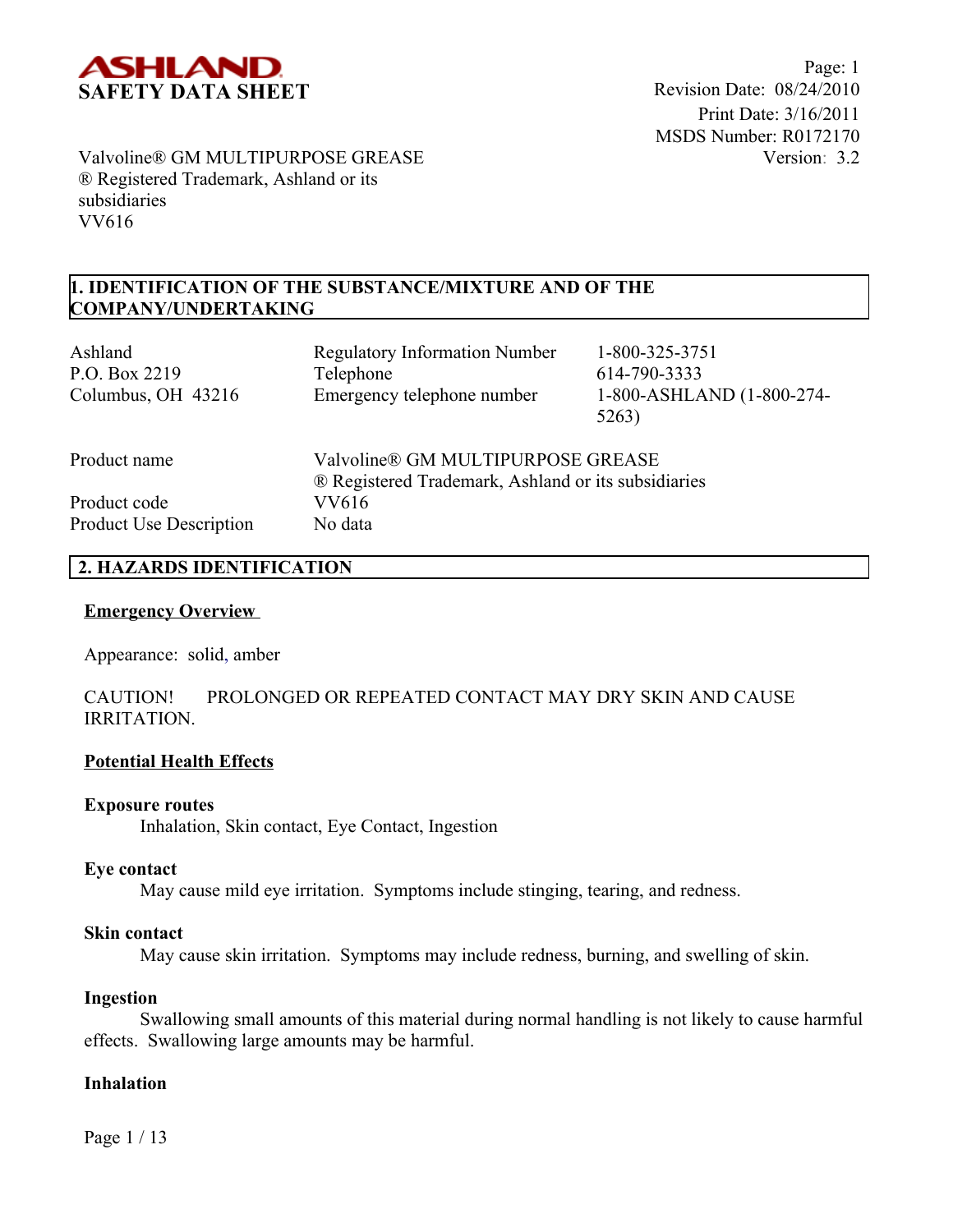

Page: 2 Print Date: 3/16/2011 MSDS Number: R0172170 Version: 3.2

## Valvoline® GM MULTIPURPOSE GREASE ® Registered Trademark, Ashland or its subsidiaries VV616

It is possible to breathe this material under certain conditions of handling and use (for example, during heating, spraying, or stirring). Breathing small amounts of this material during normal handling is not likely to cause harmful effects. Breathing large amounts may be harmful. Symptoms are not expected at air concentrations below the recommended exposure limits, if applicable (see Section 8.).

## **Aggravated Medical Condition**

Preexisting disorders of the following organs (or organ systems) may be aggravated by exposure to this material:, Skin, lung (for example, asthma-like conditions)

#### **Symptoms**

Signs and symptoms of exposure to this material through breathing, swallowing, and/or passage of the material through the skin may include:, stomach or intestinal upset (nausea, vomiting, diarrhea), irritation (nose, throat, airways)

#### **Target Organs**

No data

## **Carcinogenicity**

This material is not listed as a carcinogen by the International Agency for Research on Cancer (IARC), the National Toxicology Program (NTP), or the Occupational Safety and Health Administration (OSHA).

#### **Reproductive hazard**

There are no data available for assessing risk to the fetus from maternal exposure to this material.

## **3. COMPOSITION/INFORMATION ON INGREDIENTS**

| <b>Hazardous Components</b>     | CAS-No.    | Concentration |
|---------------------------------|------------|---------------|
| HIGHLY REFINED PETROLEUM OILS   |            | $>=80-590%$   |
| OCTADECANOIC ACID, 12-HYDROXY-, | 7620-77-1  | $>=10-15%$    |
| MONOLITHIUM SALT                |            |               |
| LITHIUM CARBOXYLATE             |            | $>=1.5 - 5\%$ |
| <b>ZINC COMPOUNDS</b>           | 68649-42-3 | $>=15-5%$     |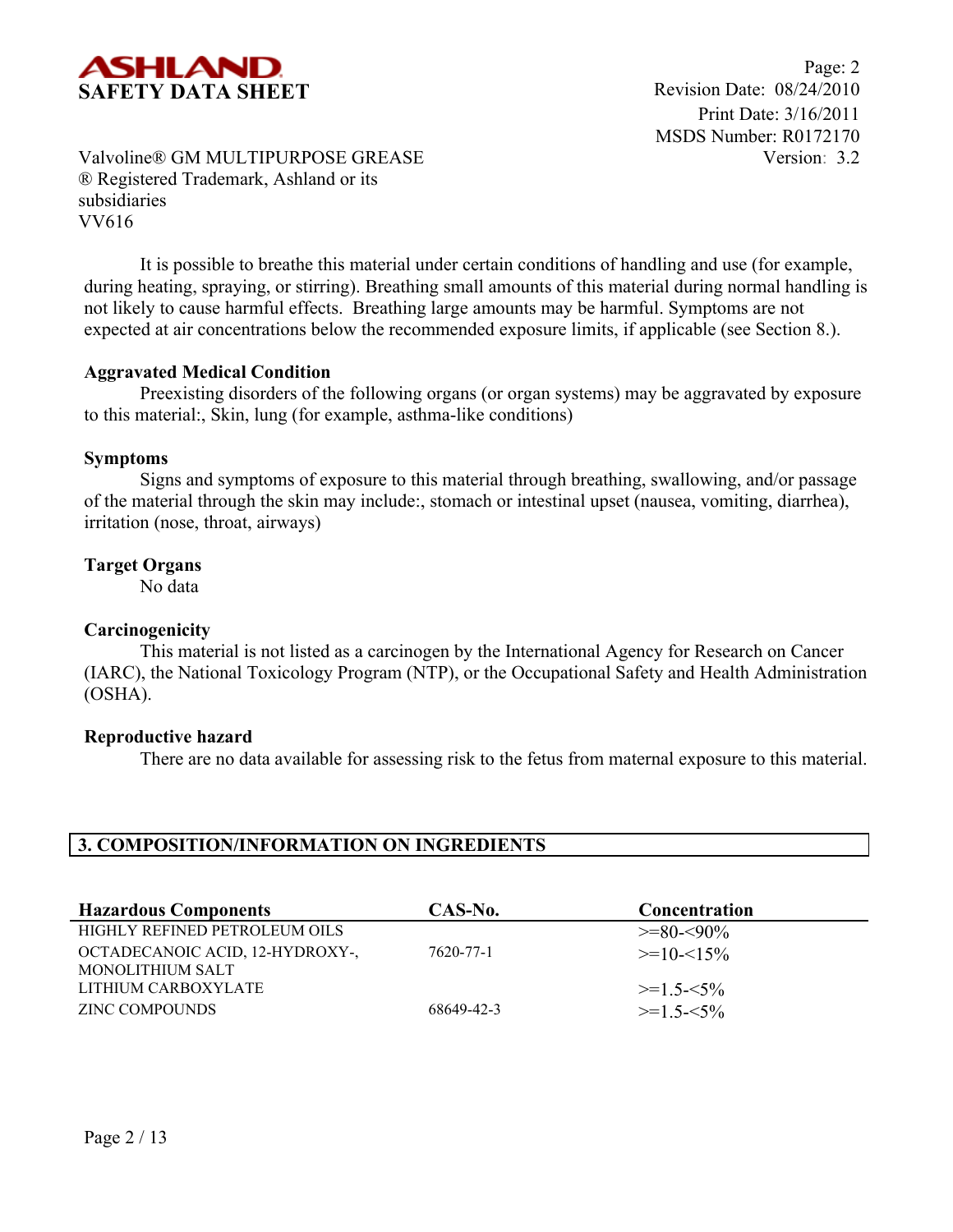

## **4. FIRST AID MEASURES**

#### **Eyes**

If symptoms develop, move individual away from exposure and into fresh air. Flush eyes gently with water while holding eyelids apart. If symptoms persist or there is any visual difficulty, seek medical attention.

#### **Skin**

Remove contaminated clothing. Wash exposed area with soap and water. If symptoms persist, seek medical attention. Launder clothing before reuse. Hydrocarbons injected into the skin under pressure can cause severe injury. In the event of a high pressure injection injury, worker should obtain immediate medical assistance.

#### **Ingestion**

Seek medical attention. If individual is drowsy or unconscious, do not give anything by mouth; place individual on the left side with the head down. Contact a physician, medical facility, or poison control center for advice about whether to induce vomiting. If possible, do not leave individual unattended.

#### **Inhalation**

If symptoms develop, move individual away from exposure and into fresh air. If symptoms persist, seek medical attention. If breathing is difficult, administer oxygen. Keep person warm and quiet; seek immediate medical attention.

## **Notes to physician**

**Hazards:** Acute aspiration of large amounts of oil-laden material may produce a serious aspiration pneumonia. Patients who aspirate these oils should be followed for the development of longterm sequelae. Repeated aspiration of small quantities of mineral oil can produce chronic inflammation of the lungs (i.e. lipoid pneumonia) that may progress to pulmonary fibrosis. Symptoms are often subtle and radiological changes appear worse than clinical abnormalities. Occasionally, persistent cough, irritation of the upper respiratory tract, shortness of breath with exertion, fever, and bloody sputum occur. Inhalation exposure to oil mists below current workplace exposure limits is unlikely to cause pulmonary abnormalities.

**Treatment:** No information available.

## **5. FIRE-FIGHTING MEASURES**

## **Suitable extinguishing media**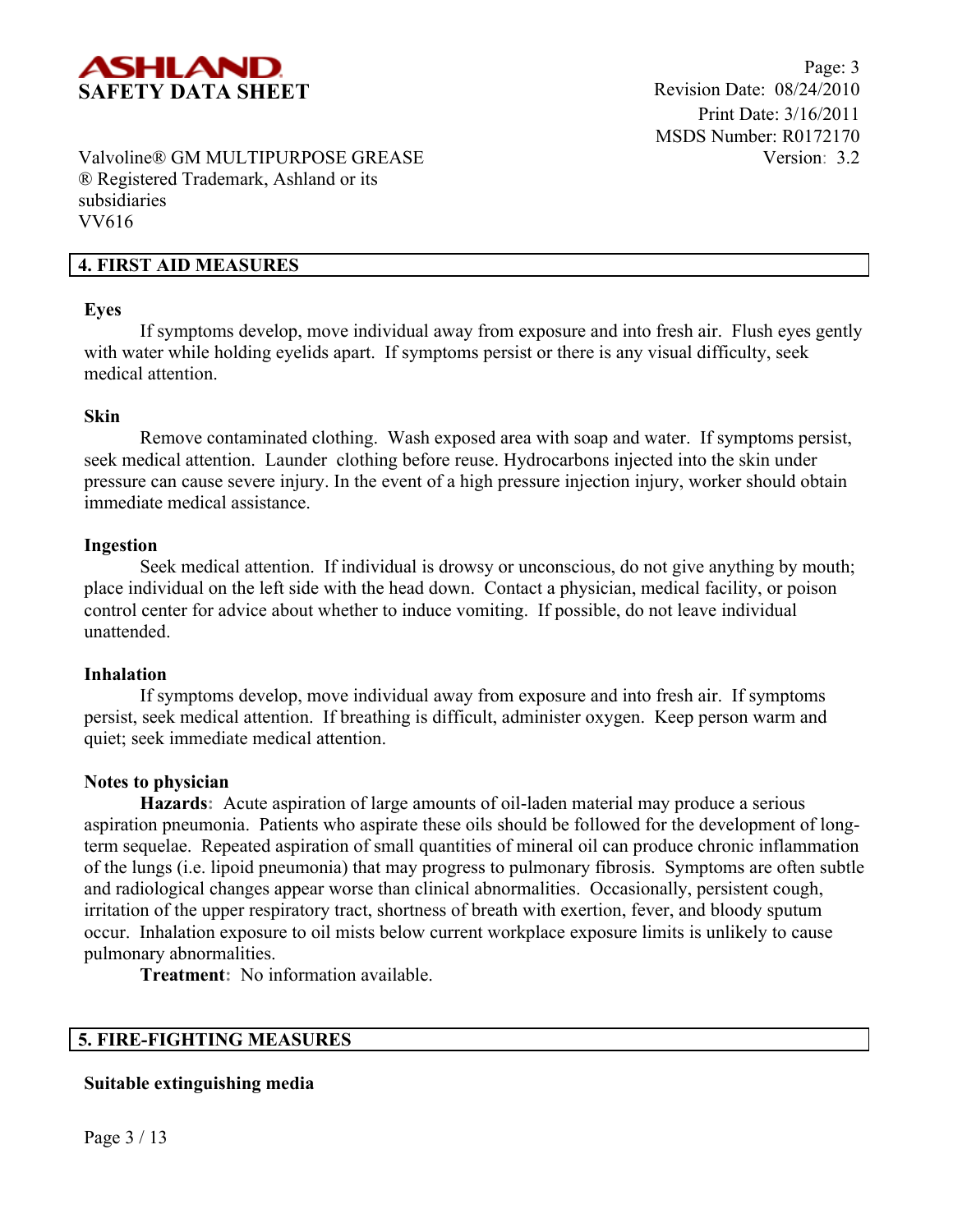

Water spray, Foam, Dry chemical, Carbon dioxide (CO2)

## **Hazardous combustion products**

carbon dioxide and carbon monoxide, hydrogen sulfide, zinc oxide, oxides of sulfur, nitrogen and phosphorus, Amines

## **Precautions for fire-fighting**

Wear full firefighting turn-out gear (full Bunker gear), and respiratory protection (SCBA). DO NOT direct a solid stream of water or foam into hot, burning pools of liquid since this may cause frothing and increase fire intensity. Frothing can be violent and possibly endanger any firefighter standing too close to the burning liquid. Use water spray to cool fire exposed containers and structures until fire is out if it can be done with minimal risk. Avoid spreading burning material with water used for cooling purposes.

## **NFPA Flammable and Combustible Liquids Classification**

Combustible Liquid Class IIIB

## **6. ACCIDENTAL RELEASE MEASURES**

## **Personal precautions**

For personal protection see section 8.Persons not wearing protective equipment should be excluded from area of spill until clean-up has been completed.

## **Environmental precautions**

Do not flush into surface water or sanitary sewer system.

## **Methods for cleaning up**

Shovel material into containers and apply oil absorbing material to effect complete clean-up.

## **Other information**

Comply with all applicable federal, state, and local regulations.

## **7. HANDLING AND STORAGE**

## **Handling**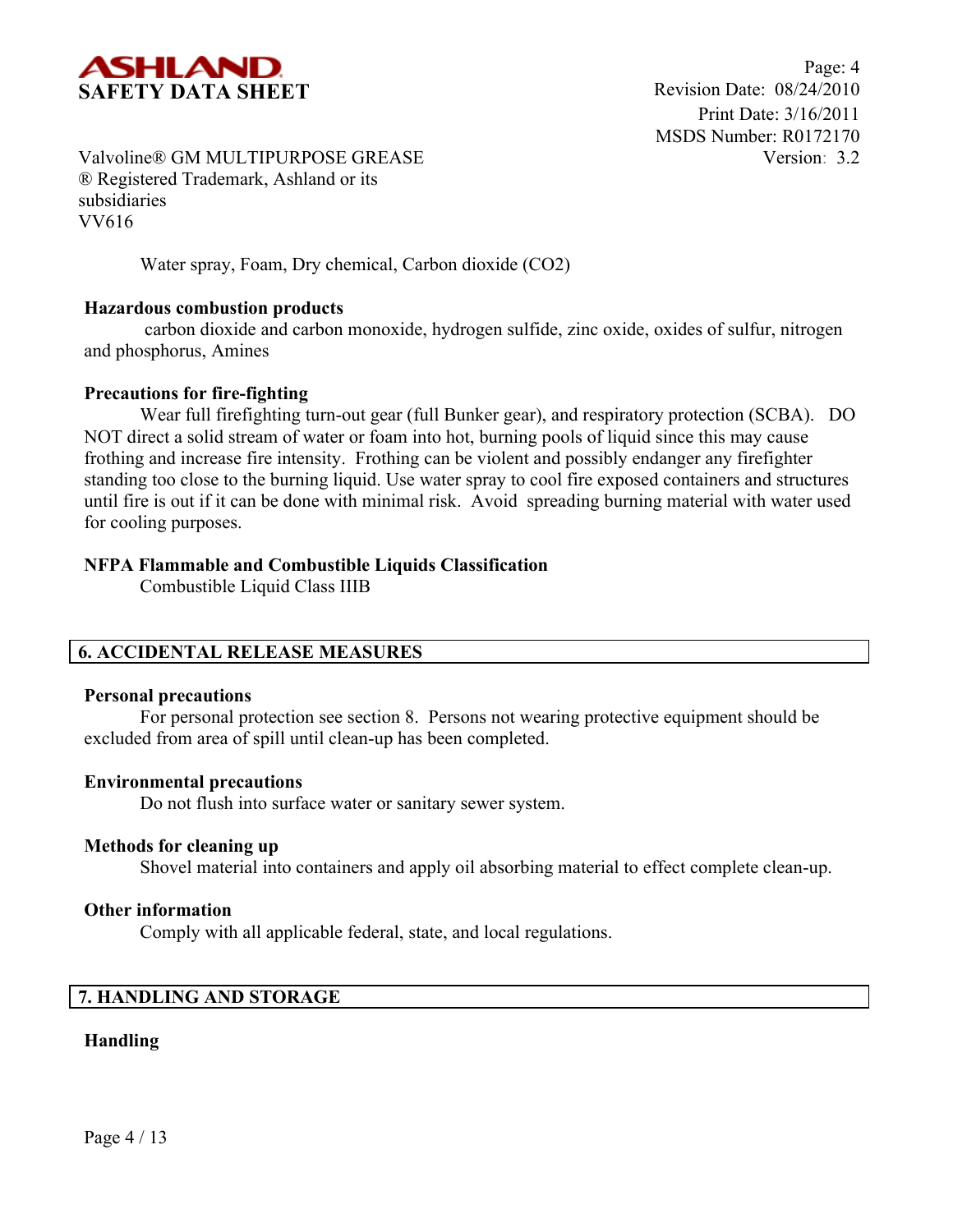

Containers of this material may be hazardous when emptied. Since emptied containers retain product residues (vapor, liquid, and/or solid), all hazard precautions given in the data sheet must be observed.

#### **Storage**

Store in a cool, dry, ventilated area.

## **8. EXPOSURE CONTROLS/PERSONAL PROTECTION**

#### **Exposure Guidelines**

#### **General advice**

These recommendations provide general guidance for handling this product. Personal protective equipment should be selected for individual applications and should consider factors which affect exposure potential, such as handling practices, chemical concentrations and ventilation. It is ultimately the responsibility of the employer to follow regulatory guidelines established by local authorities.

#### **Exposure controls**

General room ventilation should be adequate for normal conditions of use. However, if unusual operating conditions exist, provide sufficient mechanical (general and/or local exhaust) ventilation to maintain exposure below exposure guidelines (if applicable) or below levels that cause known, suspected or apparent adverse effects.

## **Eye protection**

Wear chemical splash goggles when there is the potential for exposure of the eyes to liquid, vapor or mist.

## **Skin and body protection**

Wear resistant gloves such as:

Neoprene

Wear normal work clothing including long pants, long-sleeved shirts and foot covering to prevent direct contact of the product with the skin. Launder clothing before reuse. If skin irritation develops, contact your facility health and safety professional or your local safety equipment supplier to determine the proper personal protective equipment for your use.

#### **Respiratory protection**

Respiratory protection is not required under normal conditions of use.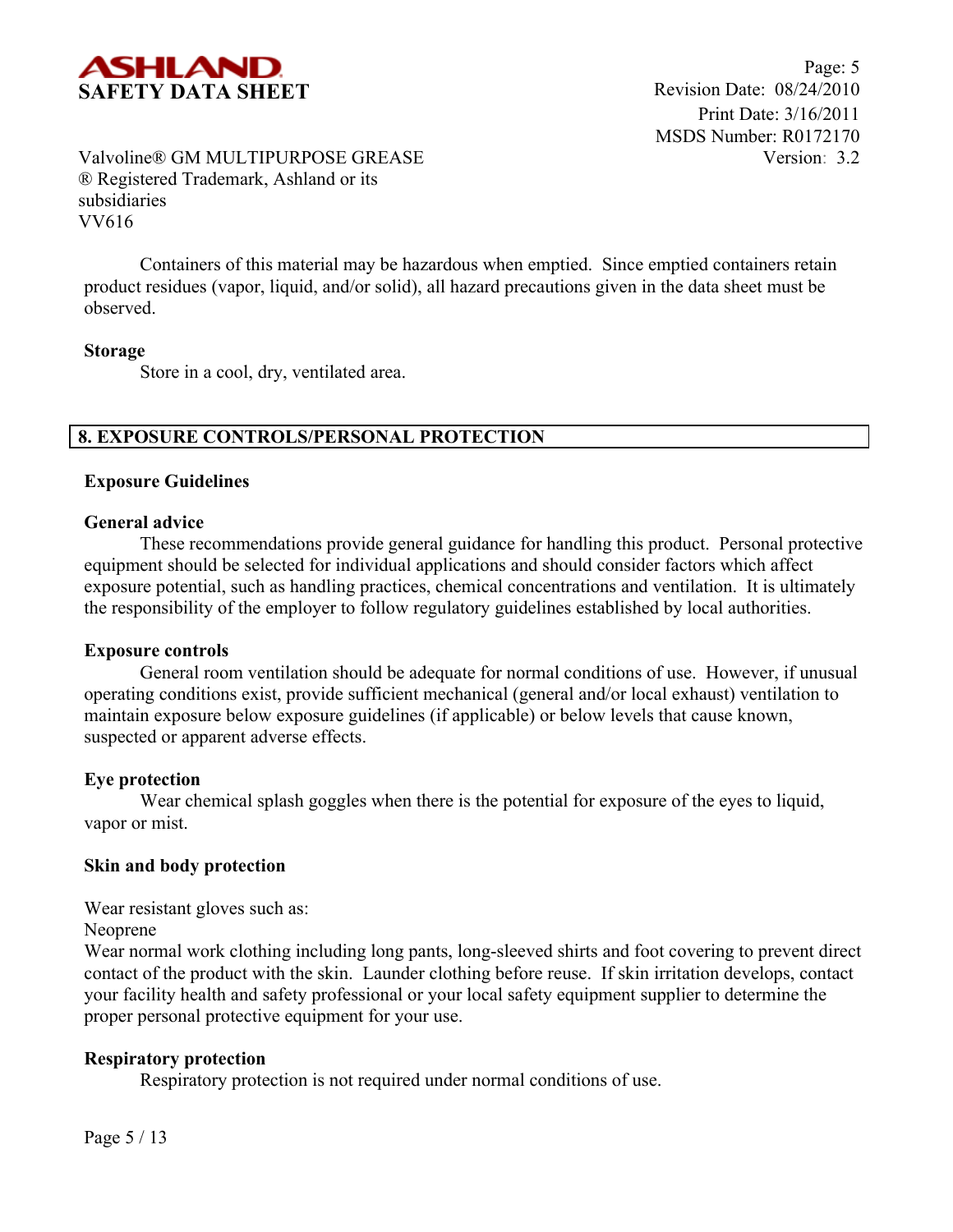

Page: 6 Print Date: 3/16/2011 MSDS Number: R0172170 Version: 3.2

Valvoline® GM MULTIPURPOSE GREASE ® Registered Trademark, Ashland or its subsidiaries VV616

## **9. PHYSICAL AND CHEMICAL PROPERTIES**

| <b>Physical state</b>                         | solid                               |
|-----------------------------------------------|-------------------------------------|
| Form                                          | gel                                 |
| Colour                                        | amber                               |
| Odour                                         | no data available                   |
| <b>Boiling point/boiling range</b>            | no data available                   |
| <b>Melting point/range</b>                    | no data available                   |
| <b>Sublimation point</b>                      | no data available                   |
| pH                                            | no data available                   |
| <b>Flash point</b>                            | 450 °F / 232 °C                     |
| <b>Ignition temperature</b>                   | no data available                   |
| <b>Evaporation rate</b>                       | no data available                   |
| Lower explosion limit/Upper explosion limit   | no data available                   |
| <b>Particle size</b>                          | no data available                   |
| Vapour pressure                               | 2.000 hPa Calculated Vapor Pressure |
| <b>Relative vapour density</b>                | no data available                   |
| <b>Density</b>                                | 0.86 g/cm3 @ 60.1 °F / 15.6 °C      |
| <b>Bulk density</b>                           | No data                             |
| <b>Water solubility</b>                       | negligible                          |
| <b>Solubility</b>                             | no data available                   |
| <b>Partition coefficient: n-octanol/water</b> | no data available                   |
| log Pow                                       | no data available                   |
| <b>Autoignition temperature</b>               | no data available                   |
| <b>Viscosity</b> , dynamic                    | no data available                   |
| <b>Viscosity, kinematic</b>                   | no data available                   |
| <b>Solids in Solution</b>                     | no data available                   |
| <b>Decomposition temperature</b>              | no data available                   |
| <b>Burning number</b>                         | no data available                   |
| Dust explosion constant                       | no data available                   |
| <b>Minimum ignition energy</b>                | no data available                   |

## **10. STABILITY AND REACTIVITY**

**Stability** Stable.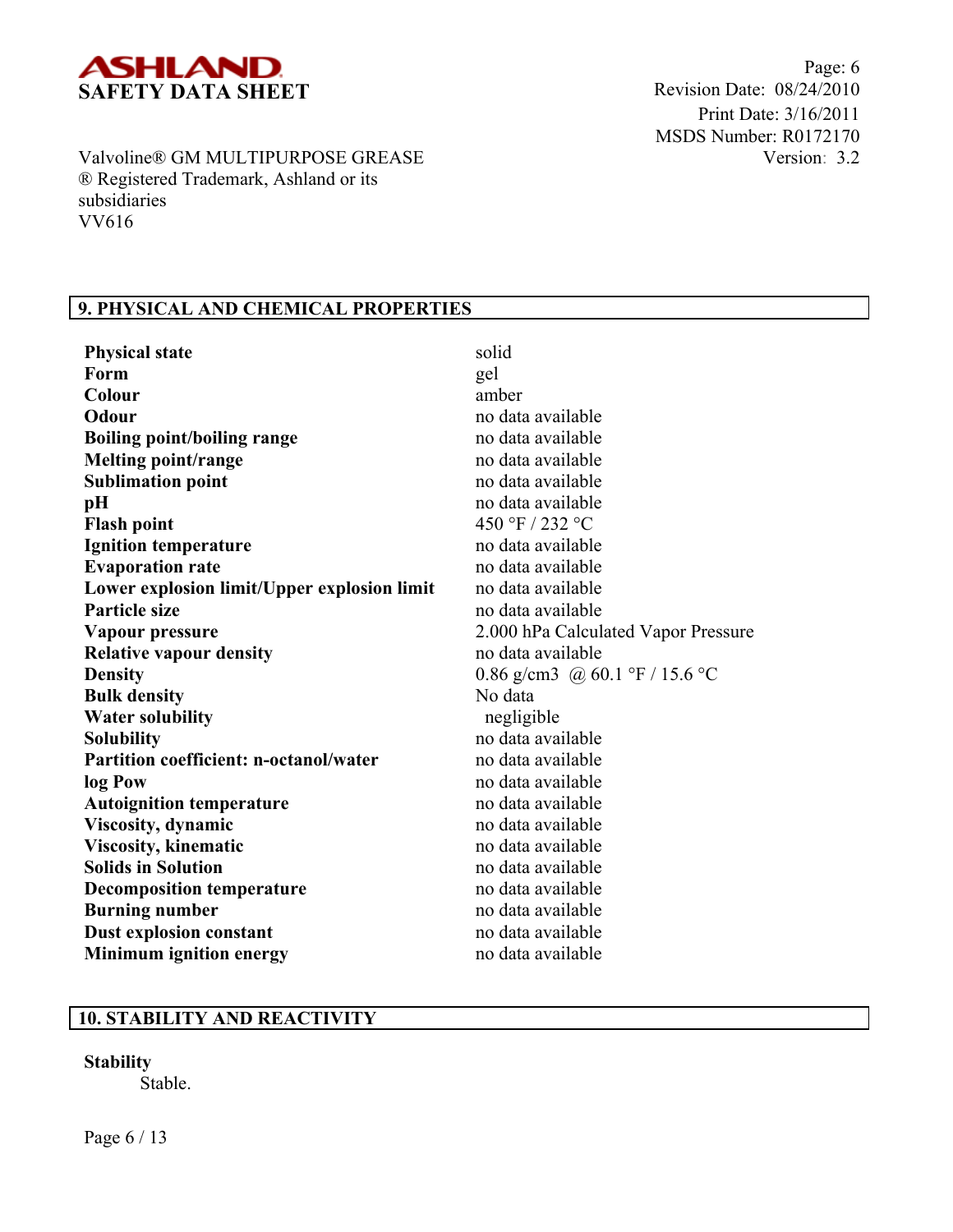

Page: 7 Print Date: 3/16/2011 MSDS Number: R0172170 Version: 3.2

## Valvoline® GM MULTIPURPOSE GREASE ® Registered Trademark, Ashland or its subsidiaries VV616

## **Conditions to avoid**

excessive heat

**Incompatible products** Strong oxidizing agents

# **Hazardous decomposition products**

carbon dioxide and carbon monoxide

## **Hazardous reactions**

Product will not undergo hazardous polymerization.

## **Thermal decomposition**

No data

## **11. TOXICOLOGICAL INFORMATION**

| <b>Acute oral toxicity</b>                          |                                    |
|-----------------------------------------------------|------------------------------------|
| HIGHLY REFINED PETROLEUM OILS                       | · no data available                |
| OCTADECANOIC ACID, 12-HYDROXY-,<br>MONOLITHIUM SALT | : no data available                |
| LITHIUM CARBOXYLATE                                 | : no data available                |
| <b>ZINC COMPOUNDS</b>                               | : LD 50 Rat: $2,000 - 5,000$ mg/kg |
| <b>Acute inhalation toxicity</b>                    |                                    |
| HIGHLY REFINED PETROLEUM OILS                       | $\cdot$ no data available          |
| OCTADECANOIC ACID, 12-HYDROXY-,                     | $:$ no data available              |
| <b>MONOLITHIUM SALT</b>                             |                                    |
| LITHIUM CARBOXYLATE                                 | : no data available                |
| <b>ZINC COMPOUNDS</b>                               | no data available                  |

#### **Acute dermal toxicity**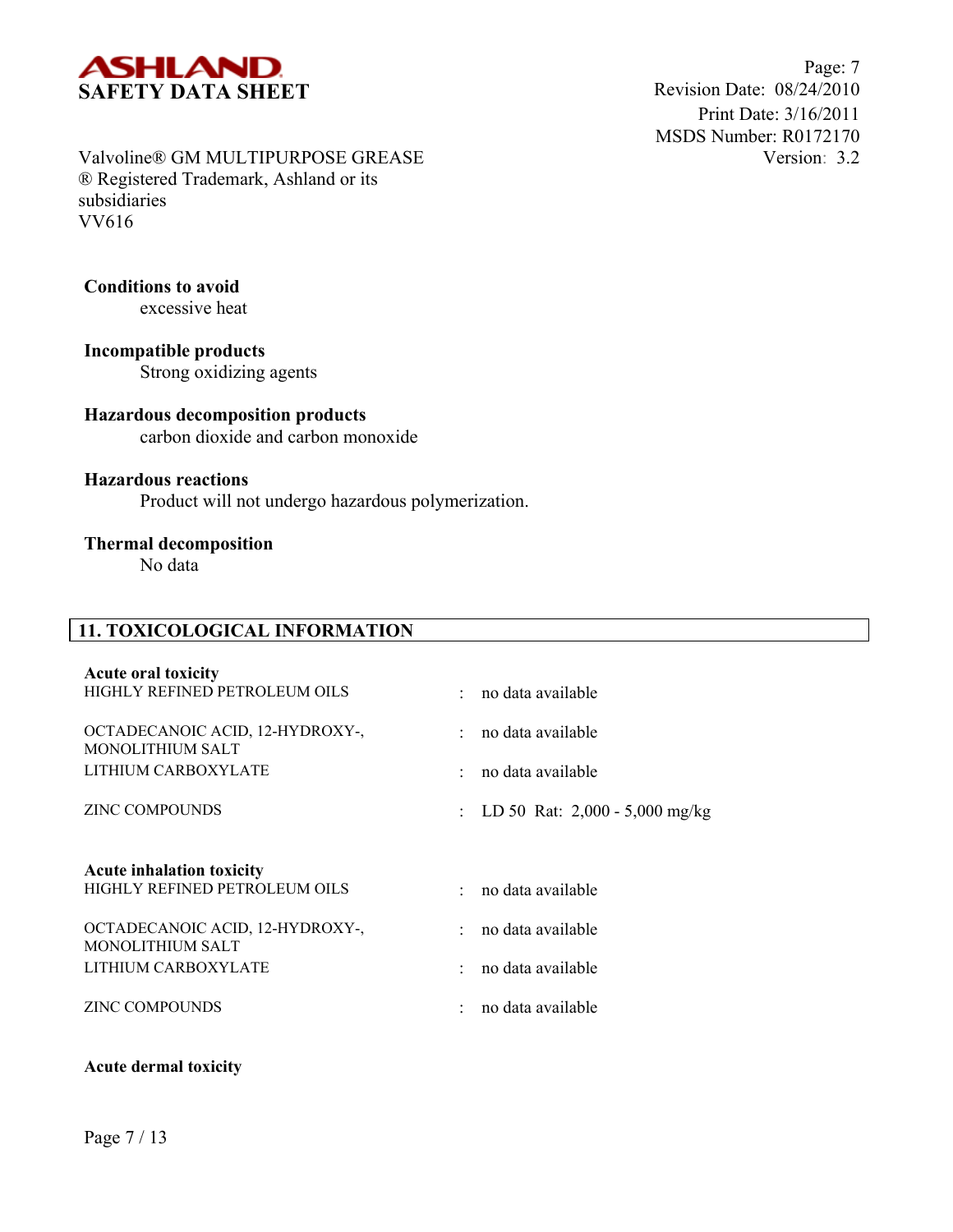

Page: 8<br>Revision Date: 08/24/2010 Print Date: 3/16/2011 MSDS Number: R0172170 Version: 3.2

## Valvoline® GM MULTIPURPOSE GREASE ® Registered Trademark, Ashland or its subsidiaries VV616

| HIGHLY REFINED PETROLEUM OILS                              | no data available                                  |
|------------------------------------------------------------|----------------------------------------------------|
| OCTADECANOIC ACID, 12-HYDROXY-,<br><b>MONOLITHIUM SALT</b> | no data available                                  |
| LITHIUM CARBOXYLATE                                        | no data available                                  |
| <b>ZINC COMPOUNDS</b>                                      | $\therefore$ LD 50<br>Rabbit:<br>$(>) 2,000$ mg/kg |

## **12. ECOLOGICAL INFORMATION**

| <b>Biodegradability</b>                             |                                            |  |
|-----------------------------------------------------|--------------------------------------------|--|
| HIGHLY REFINED PETROLEUM OILS                       | no data available                          |  |
| OCTADECANOIC ACID, 12-HYDROXY-,<br>MONOLITHIUM SALT | no data available                          |  |
|                                                     |                                            |  |
| LITHIUM CARBOXYLATE                                 | no data available<br>$\bullet$             |  |
| <b>ZINC COMPOUNDS</b>                               | no data available                          |  |
| <b>Bioaccumulation</b>                              |                                            |  |
| HIGHLY REFINED PETROLEUM OILS                       | no data available                          |  |
| OCTADECANOIC ACID, 12-HYDROXY-,                     | no data available<br>٠                     |  |
| MONOLITHIUM SALT                                    |                                            |  |
| LITHIUM CARBOXYLATE                                 | no data available                          |  |
| <b>ZINC COMPOUNDS</b>                               | no data available                          |  |
| <b>Ecotoxicity effects</b>                          |                                            |  |
| <b>Toxicity to fish</b>                             |                                            |  |
| HIGHLY REFINED PETROLEUM OILS                       | no data available<br>$\epsilon_{\rm{eff}}$ |  |
| OCTADECANOIC ACID, 12-HYDROXY-,                     | no data available<br>۰.                    |  |
| MONOLITHIUM SALT                                    |                                            |  |
| LITHIUM CARBOXYLATE                                 | no data available                          |  |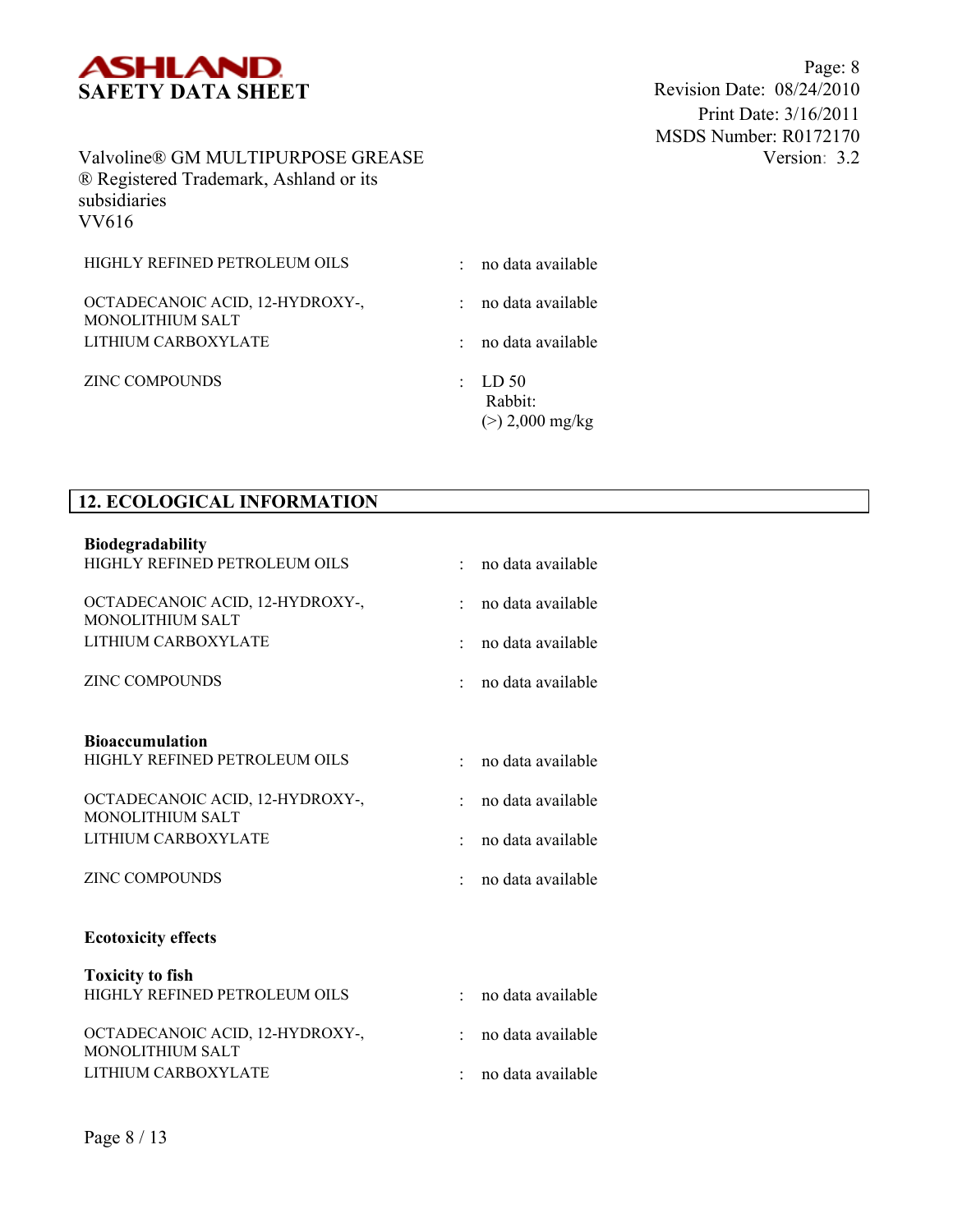

Page: 9<br>Revision Date: 08/24/2010 Print Date: 3/16/2011 MSDS Number: R0172170 Version: 3.2

## Valvoline® GM MULTIPURPOSE GREASE ® Registered Trademark, Ashland or its subsidiaries VV616

| <b>ZINC COMPOUNDS</b>                                                |   | no data available |
|----------------------------------------------------------------------|---|-------------------|
| Toxicity to daphnia and other aquatic invertebrates.                 |   |                   |
| HIGHLY REFINED PETROLEUM OILS                                        |   | no data available |
| OCTADECANOIC ACID, 12-HYDROXY-,<br><b>MONOLITHIUM SALT</b>           |   | no data available |
| LITHIUM CARBOXYLATE                                                  |   | no data available |
| <b>ZINC COMPOUNDS</b>                                                |   | no data available |
| <b>Toxicity to algae</b>                                             |   |                   |
| HIGHLY REFINED PETROLEUM OILS                                        | t | no data available |
| OCTADECANOIC ACID, 12-HYDROXY-,<br><b>MONOLITHIUM SALT</b>           |   | no data available |
| LITHIUM CARBOXYLATE                                                  |   | no data available |
| <b>ZINC COMPOUNDS</b>                                                |   | no data available |
| <b>Toxicity to bacteria</b>                                          |   |                   |
| HIGHLY REFINED PETROLEUM OILS                                        |   | no data available |
| OCTADECANOIC ACID, 12-HYDROXY-,<br><b>MONOLITHIUM SALT</b>           |   | no data available |
| LITHIUM CARBOXYLATE                                                  |   | no data available |
| <b>ZINC COMPOUNDS</b>                                                |   | no data available |
| <b>Biochemical Oxygen Demand (BOD)</b>                               |   |                   |
| HIGHLY REFINED PETROLEUM OILS                                        |   | no data available |
| OCTADECANOIC ACID, 12-HYDROXY-,<br><b>MONOLITHIUM SALT</b>           |   | no data available |
| LITHIUM CARBOXYLATE                                                  |   | no data available |
| <b>ZINC COMPOUNDS</b>                                                |   | no data available |
| <b>Chemical Oxygen Demand (COD)</b><br>HIGHLY REFINED PETROLEUM OILS |   | no data available |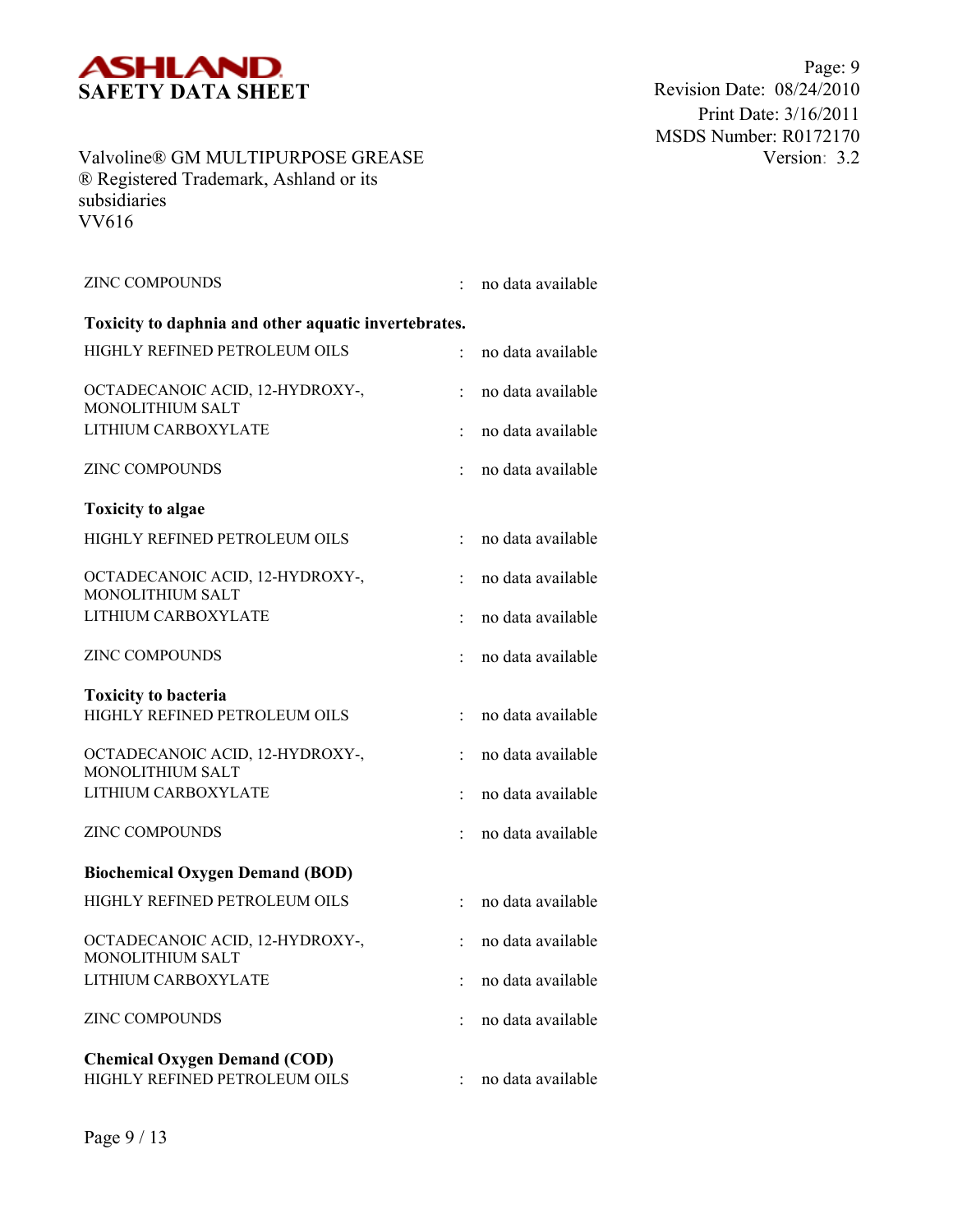

| OCTADECANOIC ACID, 12-HYDROXY-,<br>MONOLITHIUM SALT        | no data available |
|------------------------------------------------------------|-------------------|
| LITHIUM CARBOXYLATE                                        | no data available |
| <b>ZINC COMPOUNDS</b>                                      | no data available |
| <b>Additional ecological information</b>                   |                   |
| HIGHLY REFINED PETROLEUM OILS                              | no data available |
| OCTADECANOIC ACID, 12-HYDROXY-,<br><b>MONOLITHIUM SALT</b> | no data available |
| LITHIUM CARBOXYLATE                                        | no data available |
| <b>ZINC COMPOUNDS</b>                                      | no data available |

## **13. DISPOSAL CONSIDERATIONS**

#### **Waste disposal methods**

Dispose of in accordance with all applicable local, state and federal regulations. For assistance with your waste management needs - including disposal, recycling and waste stream reduction, contact Ashland Distribution's Environmental Services Group at 800-637-7922.

## **14. TRANSPORT INFORMATION**

#### **REGULATION**

| ID<br><b>NUMBER</b>    | PROPER SHIPPING NAME | $*HAZARD$<br><b>CLASS</b> | <b>SUBSIDIARY</b><br><b>HAZARDS</b> | <b>PACKING</b><br><b>GROUP</b> | <b>MARINE</b><br>POLLUTANT<br>/ LTD. OTY. |
|------------------------|----------------------|---------------------------|-------------------------------------|--------------------------------|-------------------------------------------|
| <b>U.S. DOT - ROAD</b> |                      |                           |                                     |                                |                                           |
|                        | Not dangerous goods  |                           |                                     |                                |                                           |

#### **U.S. DOT - RAIL**

Not dangerous goods

## **U.S. DOT - INLAND WATERWAYS**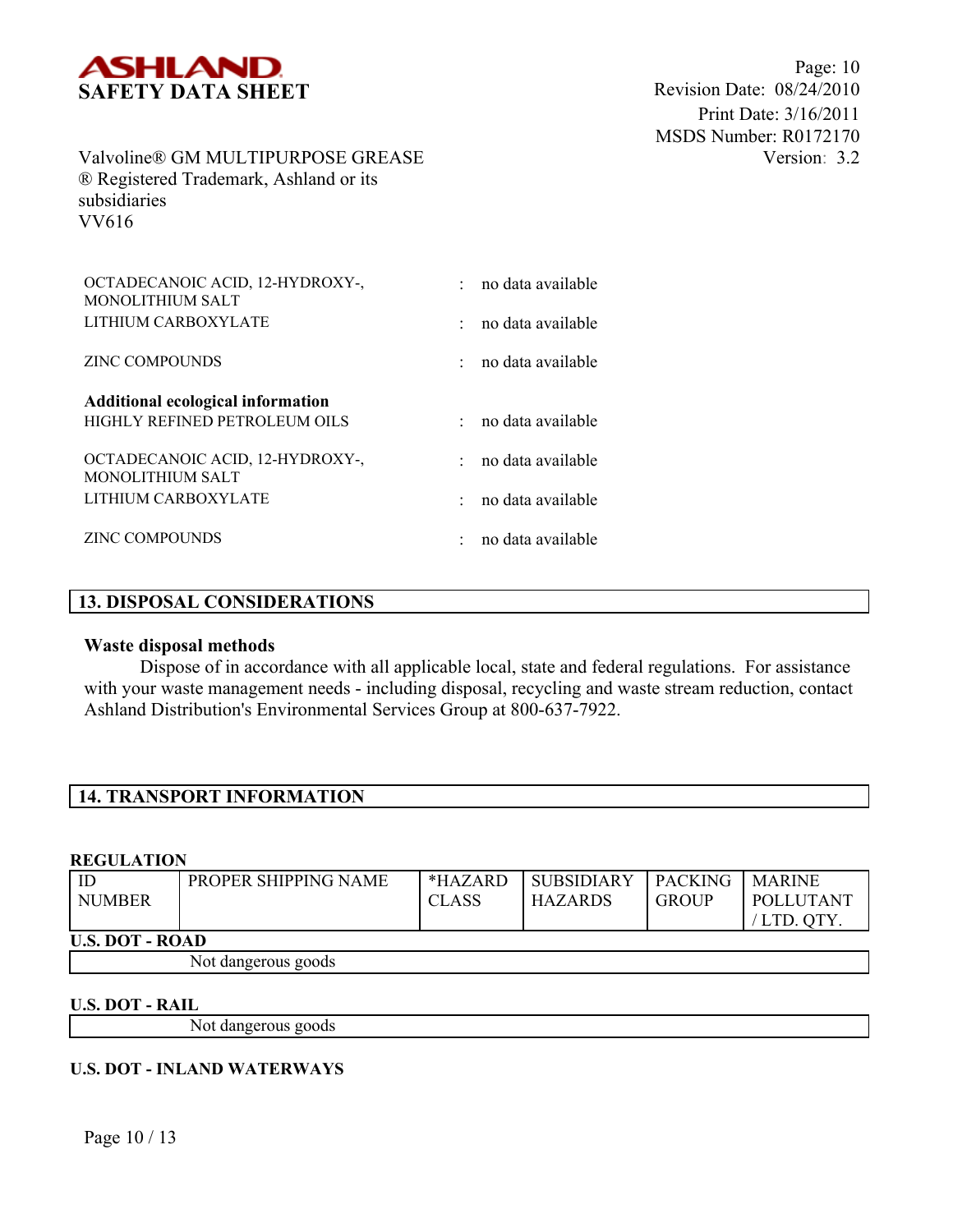

Not dangerous goods

## **TRANSPORT CANADA - ROAD**

Not dangerous goods

#### **TRANSPORT CANADA - RAIL**

Not dangerous goods

## **TRANSPORT CANADA - INLAND WATERWAYS**

Not dangerous goods

#### **INTERNATIONAL MARITIME DANGEROUS GOODS**

Not dangerous goods

#### **INTERNATIONAL AIR TRANSPORT ASSOCIATION - CARGO**

Not dangerous goods

## **INTERNATIONAL AIR TRANSPORT ASSOCIATION - PASSENGER**

Not dangerous goods

#### **MEXICAN REGULATION FOR THE LAND TRANSPORT OF HAZARDOUS MATERIALS AND WASTES**

Not dangerous goods

## **\*ORM = ORM-D, CBL = COMBUSTIBLE LIQUID**

Dangerous goods descriptions (if indicated above) may not reflect quantity, end-use or region-specific exceptions that can be applied. Consult shipping documents for descriptions that are specific to the shipment.

## **15. REGULATORY INFORMATION**

## **California Prop. 65**

| Proposition 65 warnings are not required for this product based |  |
|-----------------------------------------------------------------|--|
| on the results of a risk assessment.                            |  |

## **SARA Hazard Classification**

Page 11 / 13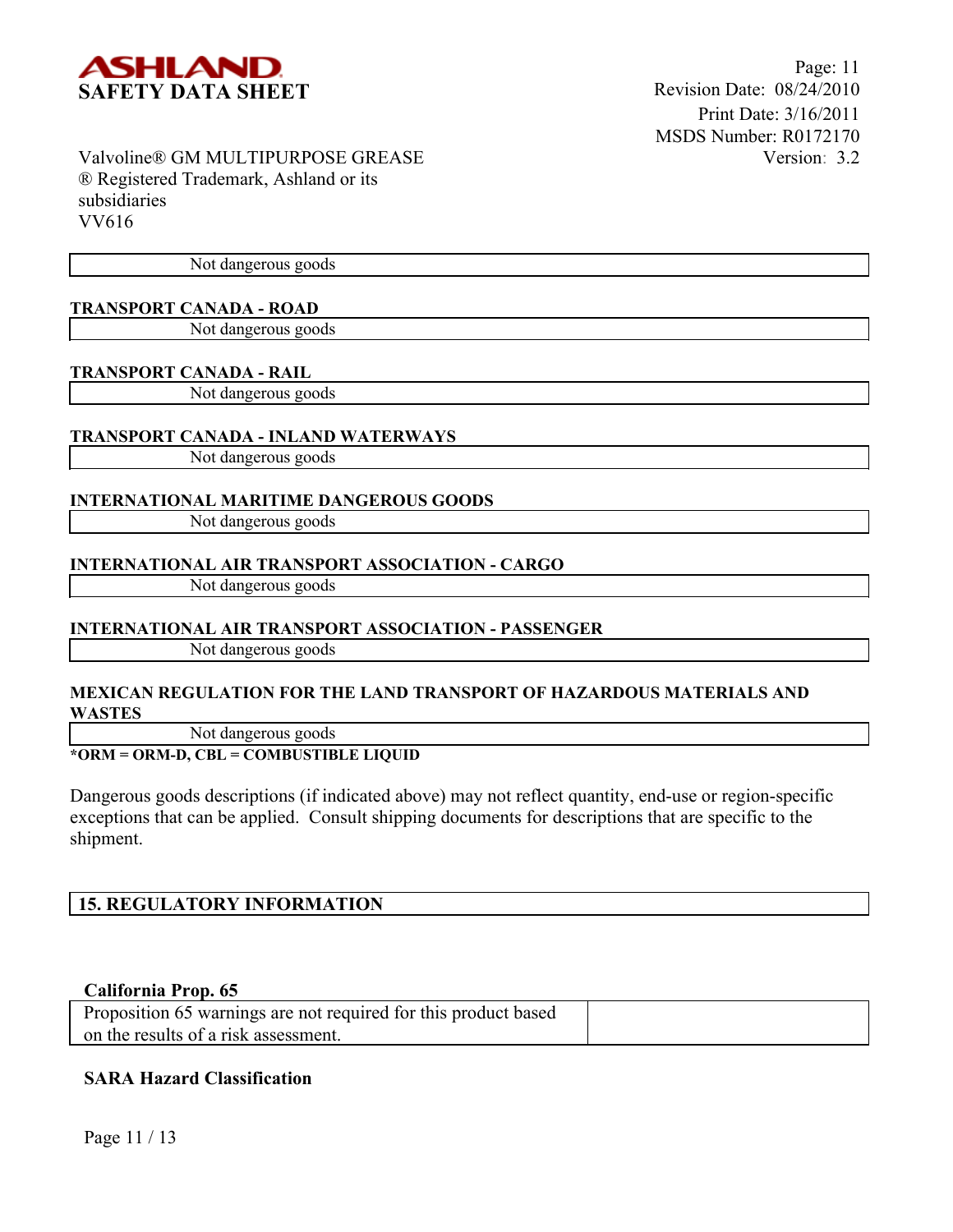

| Valvoline® GM MULTIPURPOSE GREASE<br>® Registered Trademark, Ashland or its<br>subsidiaries<br><b>VV616</b>                                                                                                                                                                                                                                                                                                                                                                                                                          |                                                                                                                                                                      |
|--------------------------------------------------------------------------------------------------------------------------------------------------------------------------------------------------------------------------------------------------------------------------------------------------------------------------------------------------------------------------------------------------------------------------------------------------------------------------------------------------------------------------------------|----------------------------------------------------------------------------------------------------------------------------------------------------------------------|
| No SARA Hazards                                                                                                                                                                                                                                                                                                                                                                                                                                                                                                                      |                                                                                                                                                                      |
| <b>SARA 313 Component(s)</b><br><b>ZINC COMPOUNDS</b>                                                                                                                                                                                                                                                                                                                                                                                                                                                                                | $1.99\%$                                                                                                                                                             |
| <b>New Jersey RTK Label Information</b><br>HIGHLY REFINED PETROLEUM OILS<br>OCTADECANOIC ACID, 12-HYDROXY-, MONOLITHIUM SALT<br>LITHIUM CARBOXYLATE<br><b>ZINC COMPOUNDS</b><br>PROPRIETARY LUBRICANT ADDITIVE                                                                                                                                                                                                                                                                                                                       | 7620-77-1<br>68649-42-3                                                                                                                                              |
| Pennsylvania RTK Label Information<br>HIGHLY REFINED PETROLEUM OILS<br>OCTADECANOIC ACID, 12-HYDROXY-, MONOLITHIUM SALT<br>LITHIUM CARBOXYLATE                                                                                                                                                                                                                                                                                                                                                                                       | 7620-77-1                                                                                                                                                            |
| <b>Notification status</b><br><b>US. Toxic Substances Control Act</b><br>Australia. Industrial Chemical (Notification and Assessment)<br>Act<br>New Zealand. Inventory of Chemicals (NZIoC), as published<br>by ERMA New Zealand<br>Canada. Canadian Environmental Protection Act (CEPA).<br>Domestic Substances List (DSL). (Can. Gaz. Part II, Vol. 133)<br>Japan. Kashin-Hou Law List<br>Korea. Toxic Chemical Control Law (TCCL) List<br>Philippines. The Toxic Substances and Hazardous and Nuclear<br><b>Waste Control Act</b> | y (positive listing)<br>y (positive listing)<br>n (Negative listing)<br>y (positive listing)<br>y (positive listing)<br>y (positive listing)<br>y (positive listing) |
| China. Inventory of Existing Chemical Substances                                                                                                                                                                                                                                                                                                                                                                                                                                                                                     | y (positive listing)                                                                                                                                                 |

|                  | <b>HMIS</b> | <b>NFPA</b> |
|------------------|-------------|-------------|
| Health           |             |             |
| Flammability     |             |             |
| Physical hazards |             |             |
| Instability      |             |             |
| Specific Hazard  | $- -$       | $- -$       |